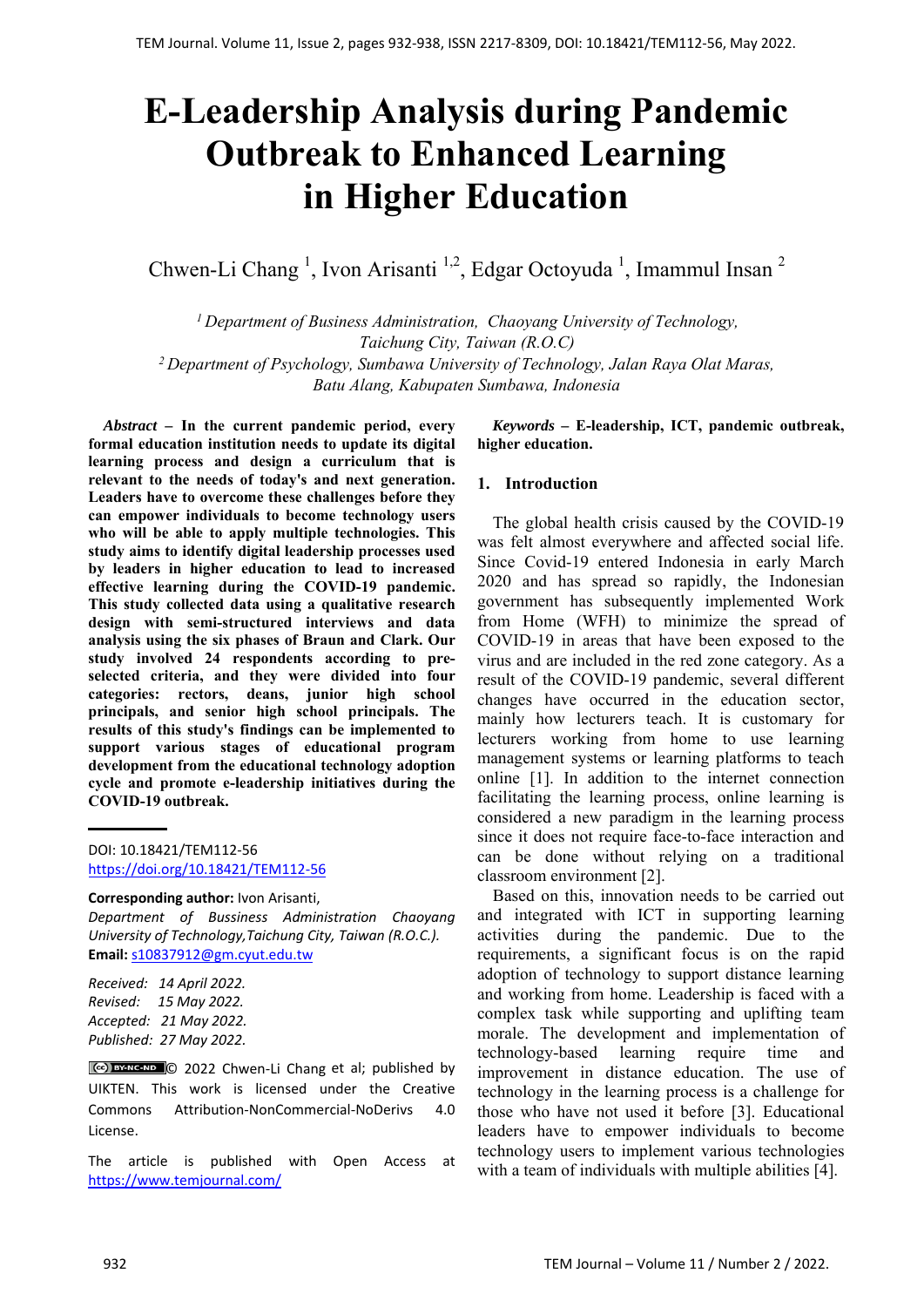The leadership of schools has been identified as a critical stakeholder role that affects ICT transformation in schools [5]. Many factors contribute to ICT transformation, including government policy, leadership, and personal factors [6]. During the pandemic, leaders have to see the development of adaptive strategies so that everyone can carry out digital transformation. Limited facilities and infrastructure incompetent human resources in fully implementing technology have caused a paradigm shift so that a leader's role is needed in realizing a digital functional culture.

#### **2. Literature Review**

Leadership definitions vary significantly since each leader is unique and takes on an approach consistent with his or her beliefs [7]. Leadership and management are often used simultaneously as concepts [8]. According to Avolio et al. [9], eleadership is how technology leads to social influence information and communication technologies (ICTs) grow. A new leadership style is required to bring remote employees together. The concept of e-leadership is introduced when leaders learn how to adapt to the virtual environment [10].

To make the process of educational transformation successful, leadership is required at all stages, from vision to mission, to the master plan, to the implementation, to measuring results, and finally to the program's performance [6]. Using technological tools to integrate educational technology into the classroom could enhance student engagement and Learning, report Chang et al. [11]. Several studies investigated the importance of E-leadership, which is the process of leading to implement e-learning visions and goals [5]. E-leadership is an essential factor driving the rapid progress in technology and its application to the pandemic. However, it also challenges companies to adopt the technology to use its advantages during this crisis [12].

Fonstad [13] defines the concept of e-leadership as a combination of ICT skills and leadership skills that enable organizations to succeed. Learning leaders' intention to use ICT is influenced by their awareness of specific tools, their ability to evaluate the tool's value, and thir willingness to exert effort on acquiring the device personally. After adopting ICT and enhancing its use, e-leaders have to maintain the necessary commitment to reshaping their skills by investing time and emerging ICT resources into the process [14], [15]. Liu et al. [12] have found that virtual communications play a vital role in eleadership, yet progress in this area has been slow. They also recommend that e-leadership be explored not only regarding technology adoption but also regarding technology quality. E-leaders may not be

able to lead effectively in virtual environments if they lack social skills, such as the characteristics of face-to-face communication [16]. Cortellazzo et al. [17] suggest that e-leaders should create communication that encourages employees to express themselves freely by allowing them to participate in the decision-making process and helping them feel empowered, collaborate, and take responsibility for creating a positive organizational environment. Employees can be more independent because the information is easier to access and share in this new workplace. The company benefits from the employee's good performance and reduces the need for supervision [18].

#### **3. Material and Method**

Assessment of the learning process is carried out using a qualitative approach in various spaces of the learning process in Indonesia, which consists of junior high schools, high schools, and universities. According to Creswell 1998, qualitative research is understanding an issue or problem related to human existence [19]. In this study, semi-structured interviews were used to explore participants' perceptions of diversity and leadership and digital guidance during a reflection on the pandemic and education. During the interview process, the question called up some standard views regarding e-leadership as leadership in times of technological change. Based on this, Table 1 shows a description of the demographic characteristics of the interviewees.

 $Groupings$  Amount  $\frac{Gender}{F \mid M}$  Age **(yrs) Experience**  $\frac{\textbf{(yrs)}}{6}$ Rector (R)  $\begin{array}{|c|c|c|c|c|c|} \hline 4 & 1 & 3 & 40 & -56 \ \hline \end{array}$ Dean (D) 9 5 4 28 - 45 10 - 25 High School Principal (H)  $\begin{array}{|c|c|c|c|c|c|c|c|} \hline \end{array}$  6 3 3 38 - 52 10 - 30 Junior High School Principal (J)  $5 \quad 3 \quad 2 \quad 40 - 50 \quad 10 - 35$ 

*Table 1. Demographic data from qualitative interviews* 

# *A. Participant*

This study involves four types of participants. The first category is the rector; the second category is the dean; the third is the high school principal, and the last is the junior high school principal. Study participants were selected according to pre-selected criteria relevant to the study. Study participants in this research were coded, and the functional categories described here have been employed throughout the manuscript. All these procedures were carried out according to school/university instructions.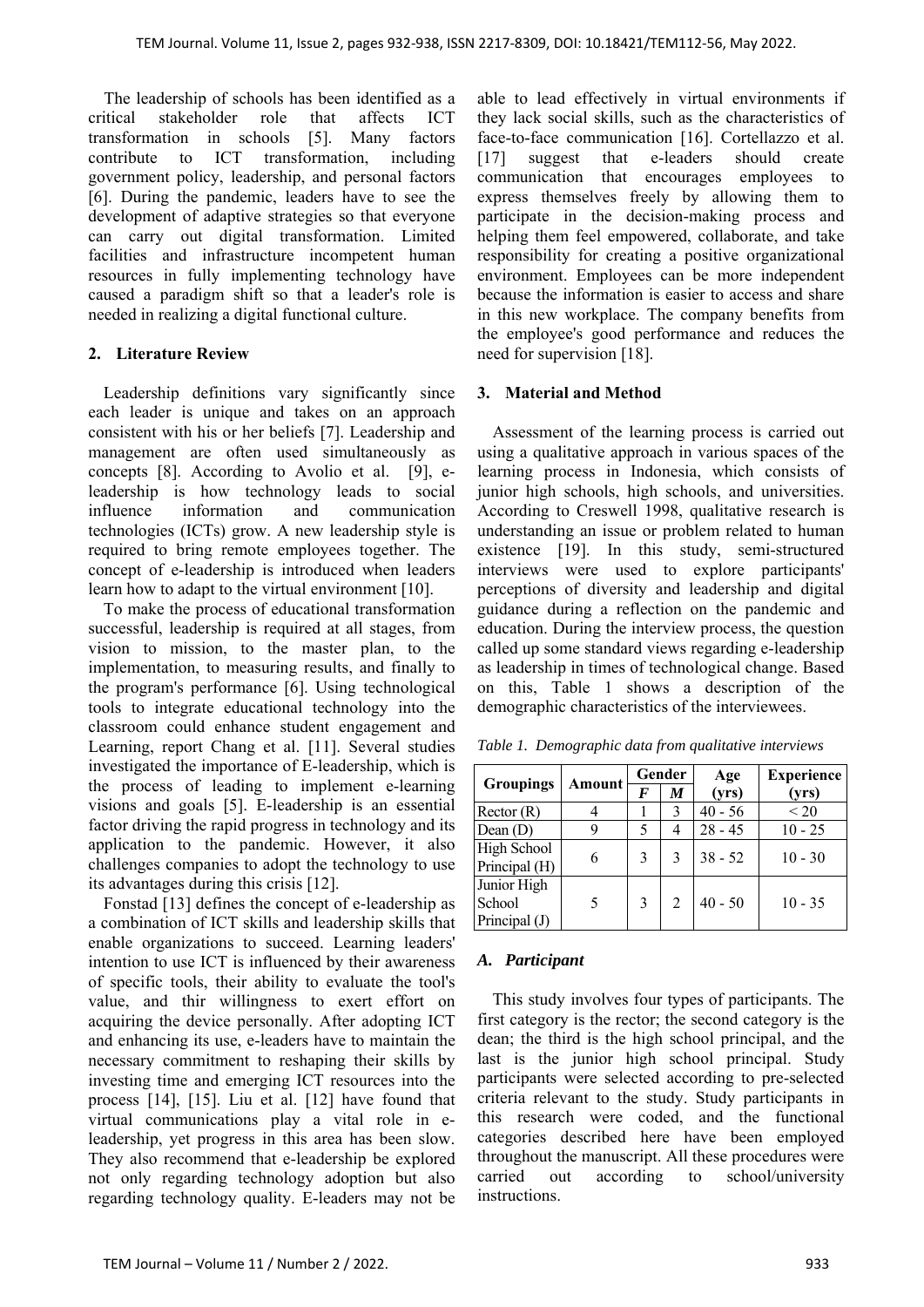#### *B. Material and Procedure*

In this study, semi-structured interviews were used to collect data. Participants were asked open-ended, semi-structured questions to allow the researcher more flexibility in asking more questions and to help them provide more information. All of the interviews took between 30 and 45 minutes to complete. Some of these interviews took place in school or at the university, while others were conducted online. The e-leadership theory guided the design of the interview protocol; the theory and model were adapted to meet the needs of higher education during the pandemic COVID-19. The interview protocol consisted of five main parts: e-leadership in higher education, lesson from the pandemic, virtual learning and leadership in higher education, e-leadership and ICT in higher education, future demand for e-leaders and engagements with educational institutions in leadership through e-leadership.

#### *C. Data Analysis*

The following six phases have been used to evaluate data from interviews and observations, as well as a narrative form for writing a report, applying a systematic analytical approach [20], [21], [22], [23]. The six phases start from introducing data to researchers, the coding phase, theme search, theme revision, definition and naming of themes, and finally report writing [20]. Although the six stages are arranged logically, the researcher should note that moving from phase to phase is not linear. The analysis is recursive and iterative, with the researcher moving back and forth between steps as needed [23]. Based on this, the researchers in this study sought to find out how e-leadership during the pandemic could enhanced learning in higher education, which were collected from leaders of educational institutions through interviews.

#### **4. Results and Discussion**

During the COVID-19 pandemic, our analysis revealed four main findings regarding how eleadership has played a role in learning in higher education.

## *A. E-Leadership in Higher Education: Lesson from the Pandemic*

During the COVID-19 pandemic, changes occurred in almost all sectors, one of which was the education sector. Changes happen in the learning process, which is initially offline then becomes online. This online learning process utilizes digitization such as zoom, Google meet, WhatsApp, and other media [24]. Despite this, digitalization is not without its challenges; many obstacles prevent online learning from being effective because not everyone is ready for the change. Some of the limitations of the Online method are the lack of mastery of information technology by lecturers, teachers, and students, inadequate facilities and infrastructure, and the high cost of the technology support devices [25].

*During the COVID-19 pandemic, every higher education in Indonesia enforces an online learning process, which uses media such as zoom, google meet, and WhatsApp. We still encounter many obstacles in the field relating to lecturers and staff who are not accustomed to using digital media for teaching or work, as well as cost constraints which are indeed things that must be addressed with the smooth process of online activities (R2).* 

A leader needs to play a significant role in continuing his leadership during the COVID-19 pandemic. A high level of leadership emergency is expected in higher education to ensure that the educational process can continue. College leaders and school principals are responsible for the comfort and orderliness of the school environment and school residents. During this time, teachers, students, and parents have to feel a sense of security and amenity. The COVID-19 emergency response should include all aspects of safety and comfort [26]. Studies about e-leadership show that telework has produced benefits for personal and professional lives, such as increased timetables and greater autonomy. Telework can also improve the balance between work and family, improve job satisfaction, and reduce stress [27]. As a result of the pandemic, telework will enter a new era, with many lessons learned over the past few years [28], [29].

*The transition of the learning system from offline to online is something new, where many of the teaching staff has to ultimately be able to master technology. This, of course, can improve hard skills in addition to psychologically working from home, making family relationships closer, and reducing stress compared to having to work offline (D2).* 

*I agree there is a new phenomenon arising from this digital world where many new things can be obtained, especially mastering ICT digital tools in organizations. (R3).* 

In addition, many workers and leaders lacked experience with teleworking. pandemic issues are also included with telework experience in an uncertain and changing environment with digital technologies and a highly congested global city environment [30].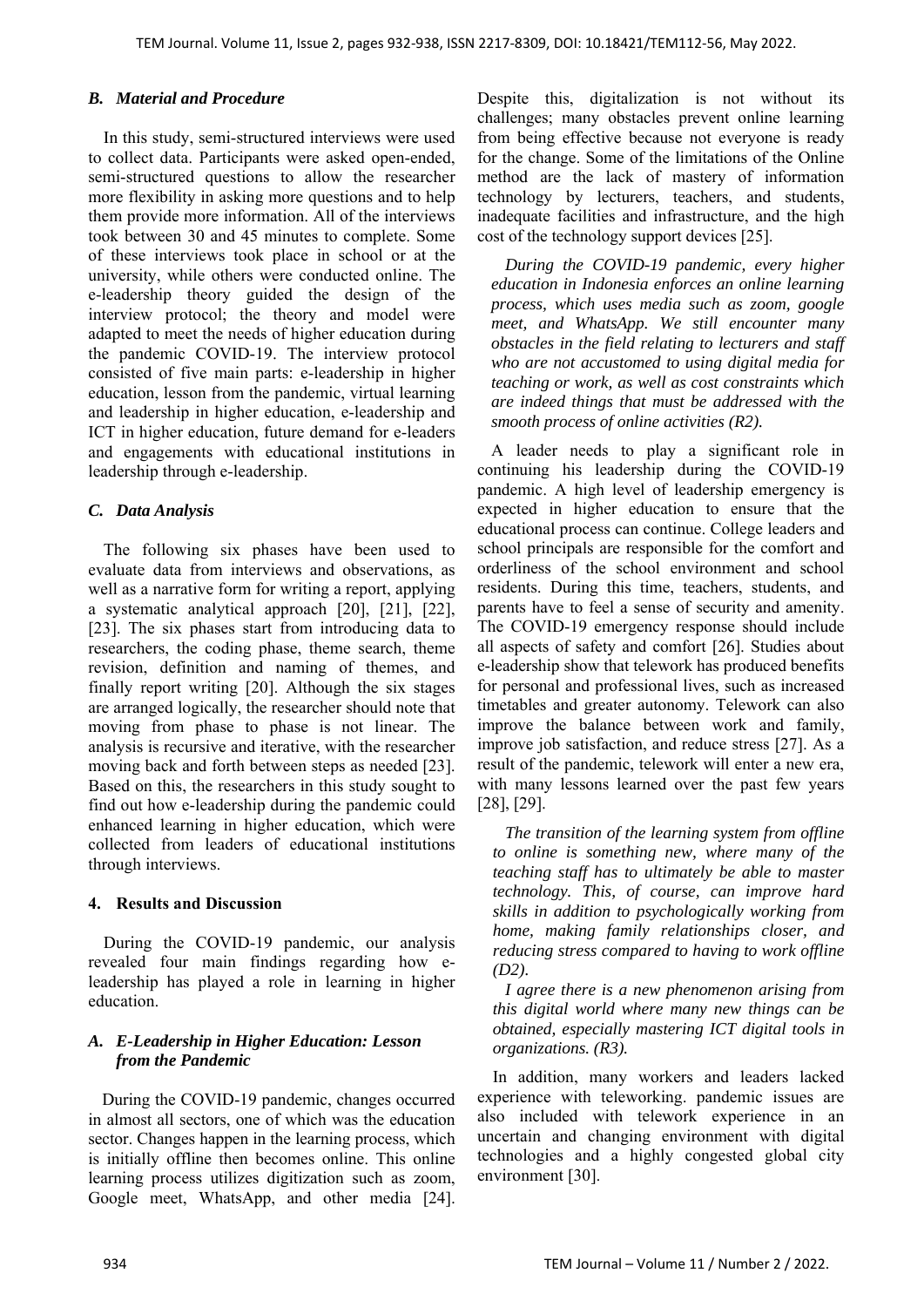As a result, teleworker risks could be minimized through effective e-leadership. A successful eleadership strategy would also have positive impacts on an organization. Without effective e-leadership and support for teleworkers, demands like overload, trouble juggling work and non-work, and feeling lonely and socially isolated are likely to increase the chance of fatigue and stress. After Teleworking is implemented, monitoring and evaluation of teleworking should be conducted, including hard and soft skills, to ensure effective e-leadership and their impact on the organization and its workers.

#### *B. Virtual Learning and Leadership in Higher Education*

A successful organization needs leaders who are willing to take on leadership roles. Taking highquality, innovative ideas and spreading them throughout society is crucial to success. Management and quality are related in many ways. Leaders of an organization guide the organization's members based on their understanding of distance education design, management, and leadership.

A strong leadership position enables distance education programs to accomplish their objectives successfully and efficiently while remaining responsive to the needs of their beneficiaries and users. This approach to developing distance education centers on integrating vision, knowledge, design, management, and leadership.

*When the distance learning process is implemented, the principal submits it to the teacher; each teacher is asked to plan and choose an application that will be used for online learning while still coordinating with divisional leaders to stay connected with students (H2*).

*Leaders still carry out evaluation and monitoring meetings due to being able to understand better every progress of online learning, including* 

*discussing existing obstacles where one of the obstacles for every teacher is how to reduce students' anxiety and fatigue during online activities (J3).* 

According to our findings, virtual learning requires new styles and strategies to supplement or replace traditional understanding essentials. In this case, the virtual leader is responsible for implementing educational reforms both internally and externally so that education itself will be more effective. Lines of authority should be clear, but ideas should flow among all participants, and decisions should be made on a group basis, not on an individual basis. According to Liu et al. [31], virtual communication is essential in the e-leadership process, but surprisingly, there has been a slight improvement in this area of study. Furthermore, they recommend that eleadership be investigated for technology adoption and effectiveness of technology use. In addition, Chua and Chua [32] conclude that seven core factors are responsible for the quality of e-leadership and provide the basis for its effectiveness, including preparation, practice, support, strategy, culture, overcoming barriers, and learning how to integrate ICT into the leadership function.

## *C. E-Leadership and ICT in Higher Education*

E-leadership is an emerging trend in the 21st century requiring leaders to utilize ICT tools for competitiveness and engage in e-leadership. Research on e-leadership has not been as extensive as that on e-administration. Most people think of eleadership as a technique to improve communication within a company by utilizing ICT. Still, the term encompasses a much more extensive range of approaches that companies and individuals can take to boost productivity, effectiveness, and efficiency by leveraging ICT [33].



*Figure 1. Designing educational officer with research-based foundation*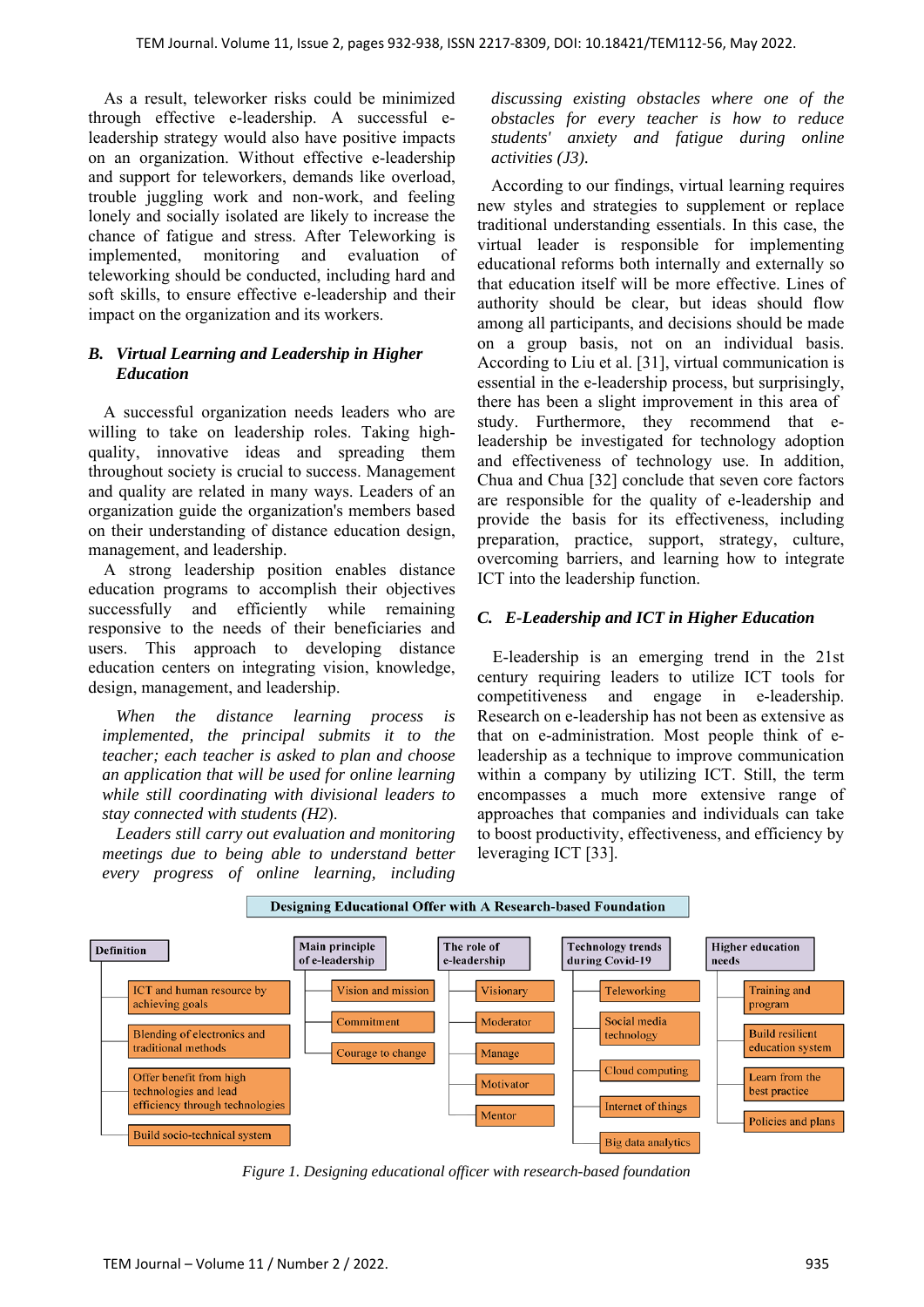E-leadership in education has begun using ICT extensively. The primary classroom activities include preparing and delivering support and e-mail communications lectures. According to Liu et al. [31], video conferences may lead to the next phase of e-leadership practices, which is transformation through e-communication. E-leadership techniques help transform ICT practices in educational institutions by integrating virtual teams, content management systems, and social media [34].

*Every leader in higher education uses an integrated application system, one of which is 'SIAKAD,' an online academic system built to provide convenience in educational management and assist and facilitate the dissemination of information (R1).* 

*Every teacher during the COVID-19 pandemic starts to innovate, one of which is by using video as a learning medium. The teacher will more easily convey the material, and students will feel the teacher's assistance in this online learning (J1).* 

# *D. Future Demand for E-leadership and Engagements with Educational Institutions in Leadership through E-leadership*

Different types of jobs have been considered when constructing the structure for e-leadership. As education for e-leadership includes e-leadership skills, it should serve the first-order purpose by utilizing ICT to foster innovation. Because eleadership comprises three competency areas, eleadership programs can cover all three or complement existing core skills and competencies in one or two of these areas. Technology trends are constantly being embraced by e-leadership at all times. To be successful in e-leadership, we must adapt to ICT development and try out its applications. Our research describes e-leadership during pandemic COVID-19 and the future demands for e-leadership and engagement with educational institutions, which need to be examined and updated. By conducting in-depth interviews, we have discovered their skills and needs and the barriers they face to providing these insights into the design of educational offerings. We looked at existing initiatives, offerings, and policies to encourage eleadership in higher education. To determine eleadership education gaps and support requests. We are laying the foundation for an educational offering shown in Figure 1.

## **5. Conclusion**

During the COVID-19 pandemic, our analysis revealed four key findings of how e-leadership plays a role in learning in higher education. During the COVID-19 pandemic, changes occurred in almost all sectors, one of which was the education sector. Changes occurred in the learning process, which was initially offline to online. During the COVID-19 pandemic, every university in Indonesia enforced an online learning process, using Zoom, Google Meet, and WhatsApp. A leader has to play an essential role in continuing his leadership during the COVID-19 pandemic. A high level of supervision is expected in universities to ensure that the educational process can continue. It is a new transition for the teaching system from off-line instruction to online instruction, so many of the faculty and staff will ultimately need to become proficient in using technology. In addition, many workers and leaders have no experience with teleworking. Also, standard operating procedures have changed from offline to online, making it difficult for formal education leaders to adapt to online systems requiring monitoring, supervising, and performing other support activities remotely. E-leadership is needed to implement remote work, including hard and soft skills, and disseminate information in a balanced, reliable, and accurate manner to ensure effective and impactful electronic leadership. As a leader, in times of crisis such as the COVID-19 pandemic, formal education has to also provide support and certainty to students, staff, and parents. Taking high-quality, innovative ideas and spreading them throughout the community is critical to success. Organizational leaders are responsible for guiding organizational members based on their knowledge of distance education design, management, and leadership. A strong leadership position enables distance education programs to achieve their goals successfully and efficiently while remaining responsive to the needs of their recipients and users. An integrated approach is being used to develop distance education covering vision, knowledge, design, management, and leadership. E-leadership in education has begun to use ICT widely, where classroom activities include preparing and providing support and communication for lectures using and utilizing ICT. Our research highlights e-leadership during the COVID-19 pandemic and the future demands for e-leadership and engagement with educational institutions, which need to be examined and updated. We look at existing initiatives, offerings, and policies to foster eleadership in higher education.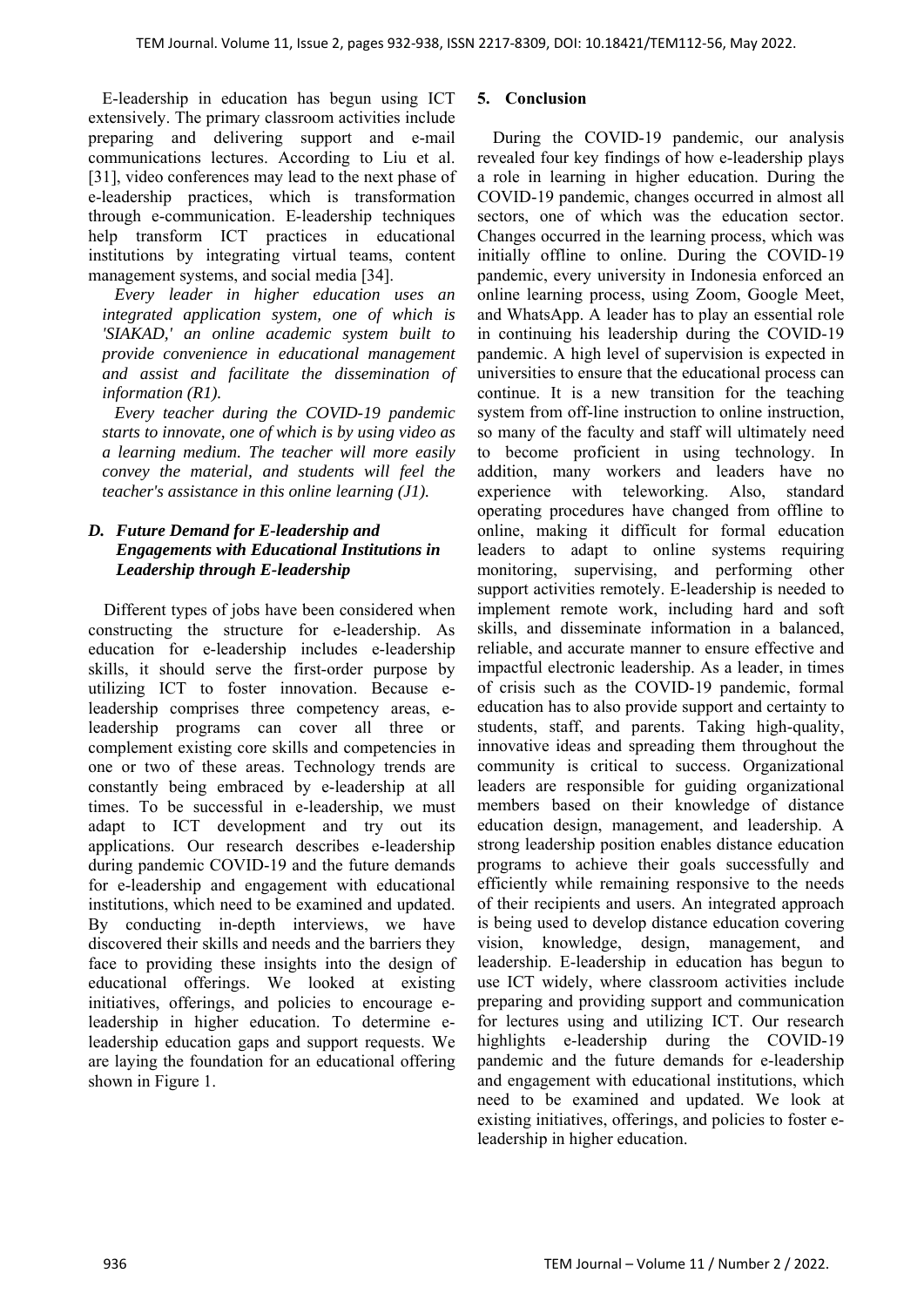#### **References**

- [1]. Arizona, K., Abidin, Z., & Rumansyah, R. (2020). Pembelajaran online berbasis proyek salah satu solusi kegiatan belajar mengajar di tengah pandemi covid-19. *Jurnal Ilmiah Profesi Pendidikan*, *5*(1), 64-70.
- [2]. Adijaya, N. (2018). Persepsi Mahasiswa dalam Pembelajaran Online\*\* Pengembangan teori dari penelitian berjudul "persepsi mahasiswa terhadap materi ajar pada pembelajaran online" yang telah dipublikasi di Jurnal Eduscience Vol. 3/1. *Wanastra: Jurnal Bahasa Dan Sastra*, *10*(2), 105-110.
- [3]. Fawns, T., Jones, D., & Aitken, G. (2020). Challenging assumptions about "moving online" in response to COVID-19, and some practical advice. *MedEdPublish*, *9*.
- [4]. Breitkopf, M. (2018). But this is how we have always done it: Overcoming resistance to change in the quest to support distance learners. *Journal of Library & Information Services in Distance Learning*, *12*(3-4), 148-164.
- [5]. Chen, W. (2013). School leadership in ICT implementation: Perspectives from Singapore. *The Asia-Pacific Education Researcher*, *22*(3), 301-311.
- [6]. Roth, M. A.,  $\&$  Price, J. K. (2016). The critical role of leadership for education transformation with successful technology implementation. In *ICT in education in global context* (pp. 195-213). Springer, Berlin, Heidelberg.
- [7]. Hoffman, J. L., & Vorhies, C. (2017). Leadership 2.0: The impact of technology on leadership development. *New Directions for Student Leadership*, *153*, 21-33.
- [8]. Mihai, R. L., & Creţu, A. (2019). Leadership in the digital era. *Valahian Journal of Economic Studies*, *10*(1), 65-72.
- [9]. Avolio, B. J., Kahai, S., & Dodge, G. E. (2000). Eleadership: Implications for theory, research, and practice. *The leadership quarterly*, *11*(4), 615-668.
- [10]. Avolio, B. J., & Kahai, S. S. (2003). Adding the''E''to E-Leadership:-How it May Impact Your Leadership. *Organizational Dynamics*, *4*(31), 325- 338.
- [11]. Chang, I. H., Chin, J. M., & Hsu, C. M. (2008). Teachers' perceptions of the dimensions and implementation of technology leadership of principals in Taiwanese elementary schools. *Journal of Educational Technology & Society*, *11*(4), 229-245.
- [12]. Liu, C., Van Wart, M., Kim, S., Wang, X., McCarthy, A., & Ready, D. (2020). The effects of national cultures on two technologically advanced countries: The case of e‐leadership in South Korea and the United States. *Australian Journal of Public Administration*, *79*(3), 298-329.
- [13]. Hüsing, T.,Dashja, E., Gareis, K., Korte, W. B., Stabenow, T., & Markus, P. (2014). E-Leadership skills for small and medium sized enterprises: Final Report. *Brussels: European Commission*.
- [14]. Van Wart, M., Roman, A., Wang, X., & Liu, C. (2017). Integrating ICT adoption issues into (e-) leadership theory. *Telematics and Informatics*, *34*(5), 527-537.
- [15]. Van Wart, M., Roman, A., Wang, X., & Liu, C. (2019). Operationalizing the definition of eleadership: identifying the elements of eleadership. *International Review of Administrative Sciences*, *85*(1), 80-97.
- [16]. Roman, A. V., Van Wart, M., Wang, X., Liu, C., Kim, S., & McCarthy, A. (2019). Defining eleadership as competence in ICT‐mediated communications: an exploratory assessment. *Public Administration Review*, *79*(6), 853-866.
- [17]. Cortellazzo, L., Bruni, E., & Zampieri, R. (2019). The role of leadership in a digitalized world: A review. *Frontiers in psychology*, 1938.
- [18]. Schwarzmüller, T., Brosi, P., Duman, D., & Welpe, I. M. (2018). How does the digital transformation affect organizations? Key themes of change in work design and leadership. *Management Revue*, *29*(2), 114-138.
- [19]. Creswell, J. W. (2002). *Educational research: Planning, conducting, and evaluating quantitative* (Vol. 7). Prentice Hall Upper Saddle River, NJ.
- [20]. Braun, V., & Clarke, V. (2006). Using thematic analysis in psychology. *Qualitative research in psychology*, *3*(2), 77-101.
- [21]. Braun, V., & Clarke, V. (2013). *Successful qualitative research: A practical guide for beginners*. Sage.
- [22]. Braun, V., Clarke, V., Hayfield, N., & Terry, G. (2014). Thematic analysis. Thematic analysis. *Teo T, Encyclopedia of critical psychology (Eds). New York: Springer*, 1947-1952.
- [23]. Braun, V., & Clarke, V. (2021). One size fits all? What counts as quality practice in (reflexive) thematic analysis?. *Qualitative research in psychology*, *18*(3), 328-352.
- [24]. Strielkowski, W., & Wang, J. (2020, May). An introduction: COVID-19 pandemic and academic leadership. In *6th International Conference on Social, economic, and academic leadership (ICSEAL-6- 2019)* (pp. 1-4). Atlantis Press.
- [25]. Asmuni, A. (2020). Problematika pembelajaran daring di masa pandemi Covid-19 dan solusi pemecahannya. *Jurnal Paedagogy*, *7*(4), 281-288.
- [26]. Firmansyah, Y., & Kardina, F. (2020). Pengaruh New Normal Ditengah Pandemi Covid-19 Terhadap Pengelolahan Sekolah Dan Peserta Didik. *Buana Ilmu*, *4*(2), 99-112.
- [27]. Contreras, F., Baykal, E., & Abid, G. (2020). Eleadership and teleworking in times of COVID-19 and beyond: what we know and where do we go. *Frontiers in Psychology*, 3484.
- [28]. Mourão, L., Abbad, G. d. S. , & Legentil, J. (2021). E-Leadership: Lessons Learned from Teleworking in the COVID-19 Pandemic. In M. Mohiuddin, B. Khalid, M. S. A. Azad, & S. Ed-dafali (Eds.), Leadership in a Changing World - A Multidimensional Perspective. IntechOpen. https://doi.org/10.5772/intechopen.100634.
- [29]. International Labour Organization. (2020). Teleworking during the COVID-19 pandemic and beyond: A Practical Guide. International Labour Organization: Geneva, Switzerland, 2020; pp. 1–47.